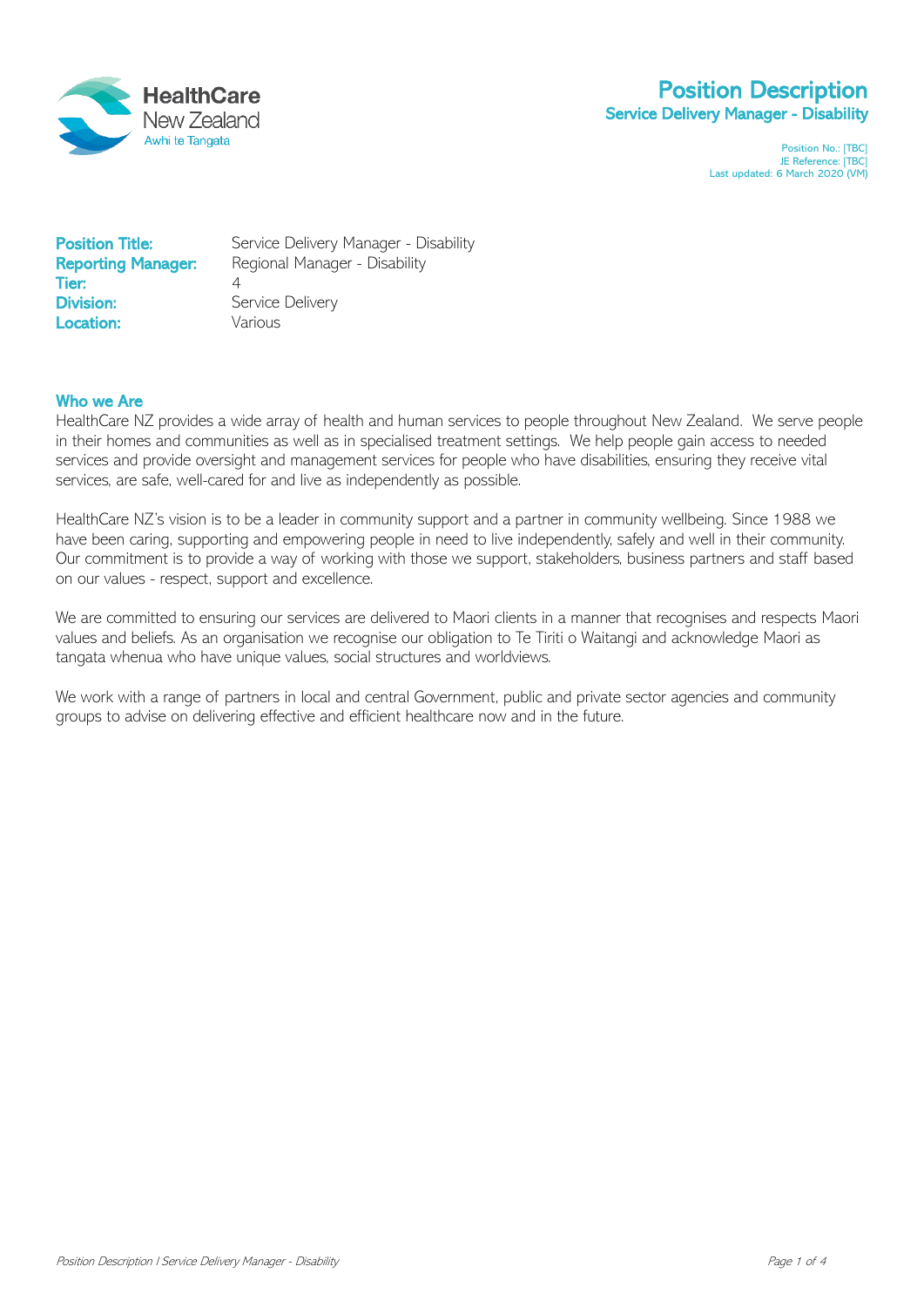# **Service Delivery Manager - Disability**

### Why You're Here

As the Service Delivery Manager – Disability, you are responsible for leading the delivery of disability support services. You will be responsible for a group of residential, vocational, or respite services and community-based disability support services within your assigned region. You will lead a team to deliver support to our customers in an integrated, personled, clinically informed manner, with a focus on quality of life and cost effectiveness.

### What You'll be Doing

### **Strategy**

- Apply the Service Delivery Strategy to the provision of services that you lead
- Deliver appropriate quality-of-life, clinically informed, person-centric support for the people we support.
- Engage with internal and external stakeholders to ensure their interests are met in the operation of your services.
- Implement the Service Delivery Strategy in collaboration with the Service Centre and other business functions.
- Create and communicate clarity to employees, customers, and internal and external stakeholders regarding the purpose, objectives, and success factors of the business.

### Business Development

- Work closely with your Regional Manager, the Strategy and Partnerships team, the Disability and Social Services team, and the Service Centre to deliver new and enhanced service and product offerings to our customers
- Actively manage services to ensure we maintain and grow market share while also retaining current contracts
- Develop and maintain strong relationships with Needs Assessment & Service Coordinators (NASC) and other stakeholders, ensuring we are open and responsive to their requests for service provision

### Leadership

- Build and maintain an engaged, cohesive and high performing team across the services you lead
- Actively and positively engage as a member of the Regional Service Delivery Team
- Lead and develop your team, ensuring that Talent Management and Succession Planning for critical positions is actively managed
- Create and implement effective workforce development plans for your assigned area of responsibility, including recruitment and retention of all employees
- Communicate and reinforce clarity of vision and strategy and ensure objectives are being met
- Display and promote the values of the business in everything that you say and do
- Build and maintain effective relationships with your team members and be highly visible
- Implement improved processes and provide advice consistent with organisational plans, policies, and values
- Work collaboratively with managers to plan and implement change in an inclusive, people-focused manner
- Monitor the effectiveness of employee's decision making and service delivery, provide feedback, performance management, and development as appropriate
- Implement new disability services for those we support, and actively seek opportunities to provide services inhouse where it makes sense for the business
- Lead the delivery of disability services for your area, ensuring quality is embedded into everything we do
- Continually look for opportunities to add value to the products and services we deliver to our customers.

# Building Relationships & Networks

- Place the people we support at the centre of everything we do, respecting the individuality and uniqueness of each person using our services through person-centred service planning
- Build and maintain strong, open communication with the people we support, and their families/whanau, communities, and natural support networks
- Build and maintain strong relationships with the Service Centre
- Work closely with Service Centre & Service Delivery colleagues in your area to provide integrated services to the people we support
- Build and maintain strong proactive relationships with local NASCs, referrers and suppliers, and actively seek to grow services for the business.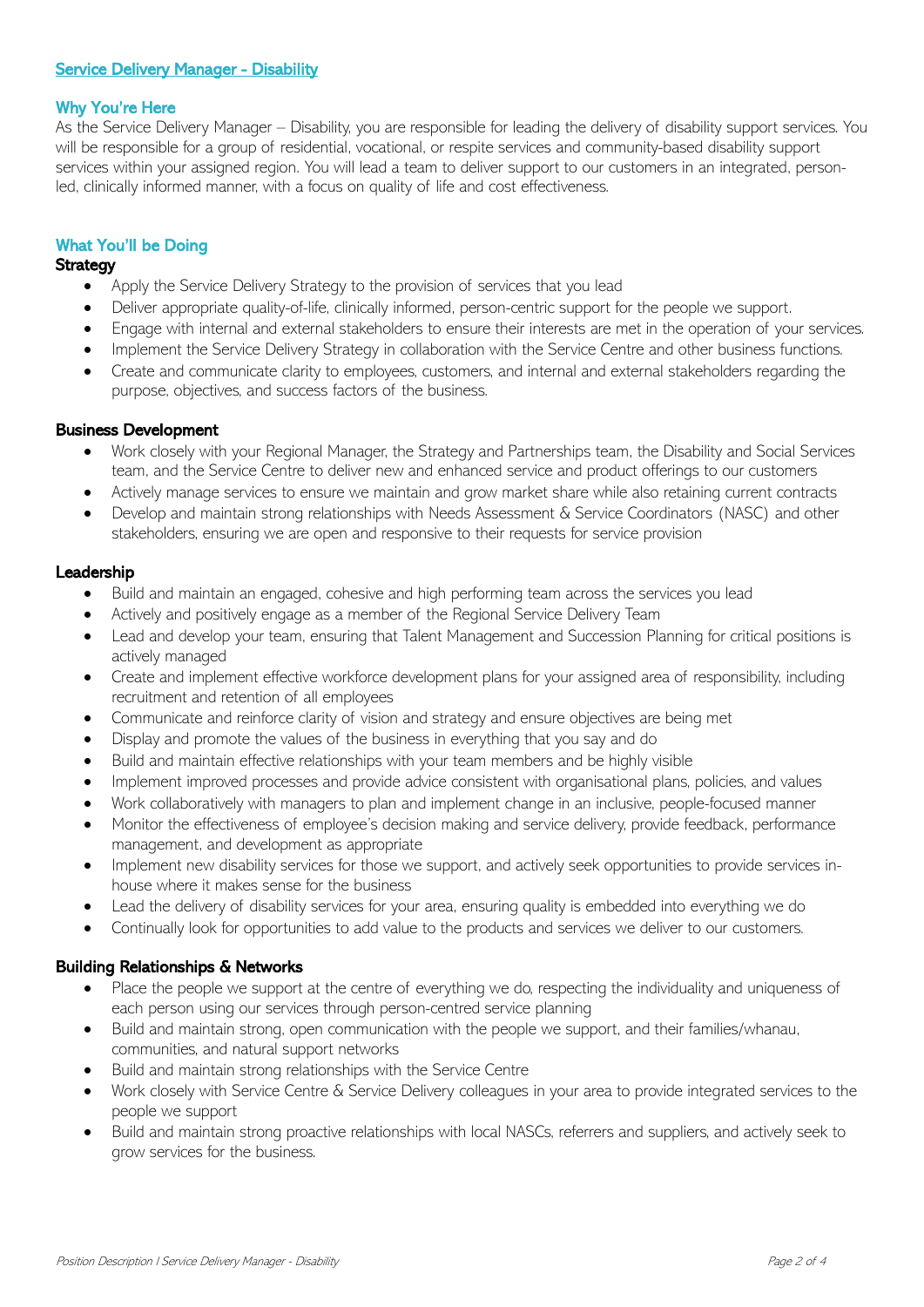# Workforce Management

- Work collaboratively with the Service Centre to ensure rostering requirements, including capability required, meets the needs of the customer and our obligations to Funders
- Work collaboratively with the Service Centre to ensure there are no gaps in service provision
- Liaise with the Recruitment team to ensure recruitment for required resources is completed, and new employees meet the capability level needed for the provision of services
- Where appropriate, engage with the person and their family/whanau in the recruitment process of Support **Workers**
- Onboard and induct new Support Workers into the organisation and ensure ongoing communication which is clear and positive, and recognise the important role they fulfil for our customers

## Concern for Quality & Standards

- Achieve service delivery and data quality standards along with quality performance indicators for the services you and your team provide
- Monitor and effectively manage the quality performance of services
- Engage with internal and external auditors to ensure that there is a focus on embedding continuous improvement initiatives
- Embed quality and quality of life into our products and services
- Effectively manage the reporting, investigation, and resolution of complaints, incidents, and Sentinel events.

### Financial

- Ensure the balanced management of funding contracts in your area, to ensure both customer needs and financial requirements are met
- Own the Profit and Loss performance of your assigned services, including management of your allocated budget
- Implement and adhere to procurement protocols in order to maximise value
- Actively work to improve the financial performance of your assigned services.

### The Rules that are Important

- Comply with all company policies, guidelines and procedures
- Behave in a manner consistent with the values and conduct standards of the organisation
- Embrace and promote a working environment that is culturally diverse
- Promote and support initiatives that contribute to a healthy and safe working environment for employees, visitors, contractors, and the people we support
- Ensure compliance with health and safety policy and procedures, including accident and incident reporting, investigation, hazard management, induction, employee participation, visitor and contractor management
- Ensure awareness of, and adherence to, all employment and Health & Safety legislative requirements
- Take the direction of your manager and the business to undertake any other reasonable tasks which are within your ability to complete.

# The Skills, Knowledge and Experience You'll Need

- Experience in a service delivery or operations role, preferably within the health/disability or community services sectors
- Experience in leading the delivery of services and products, preferably in a 'High and Complex Needs' or Residential Care (24/7) or Public Health provider setting
- Experience managing the admission, treatment and discharge of unwell or unstable clients
- Financial and budget management experience
- A passion and expertise for working collaboratively and developing skills in others
- Excellent interpersonal, communication and influencing skills, and highly developed emotional intelligence
- An Understanding of the principles of the Treaty of Waitangi and how these can be applied
- A love of problem solving combined with resilience to cope with the unexpected or difficult
- Excellent planning and organisational skills, with project management experience
- Sound judgement and a high level of integrity.